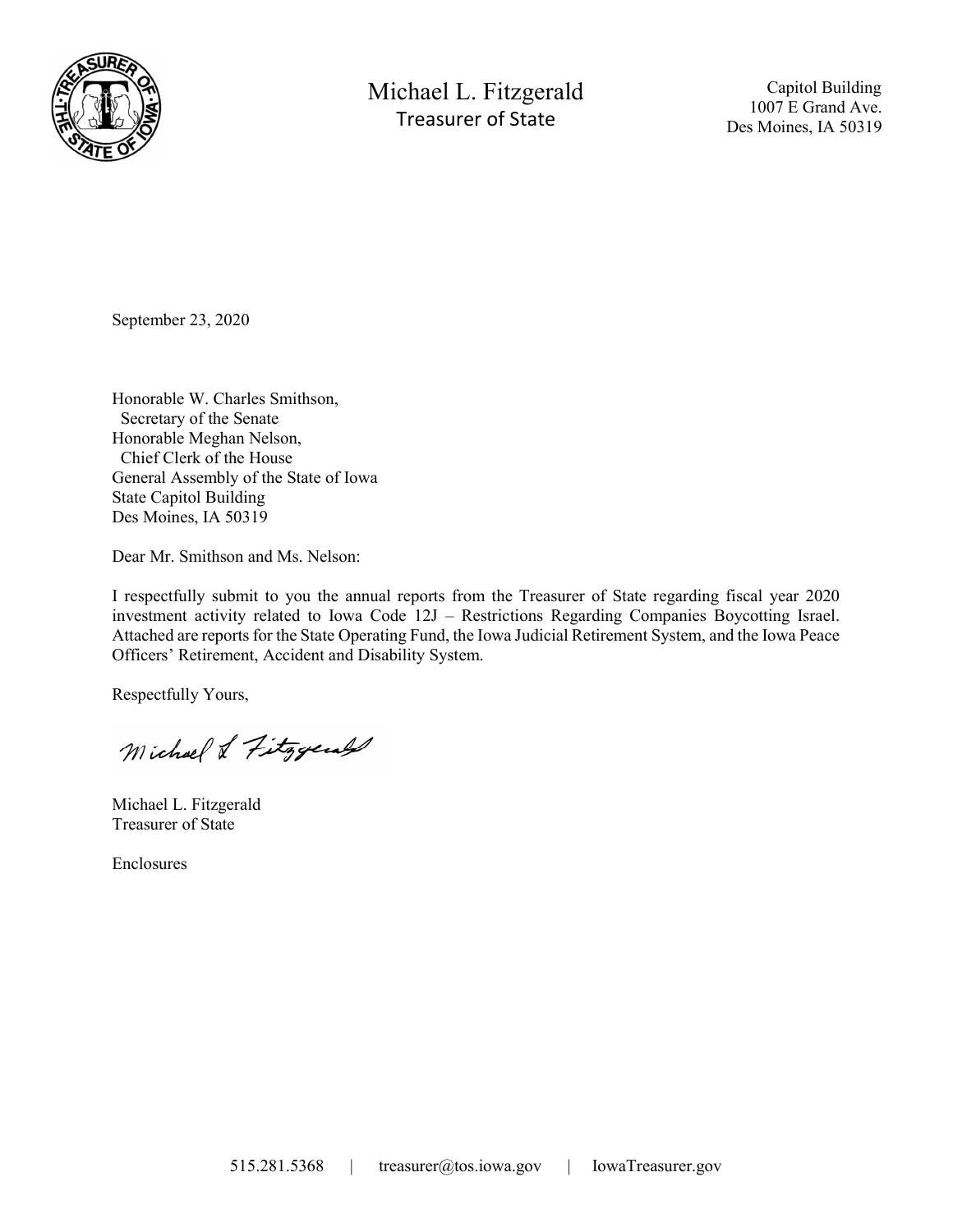# Iowa State Operating Fund Annual Report On Restrictions Regarding Companies Boycotting Israel For The Fiscal Year Ended June 30, 2020

### Purpose

This is the fourth annual report required by Iowa Code Chapter 12J regarding restrictions on companies that boycott Israel that are held by the Iowa State Operating Fund (SOF). In response to the concern of boycotts and related tactics that threaten sovereignty and security of allies and trade partners of the United States, the General Assembly passed HF2331, which places restrictions on investments in certain companies that restrict trade with Israel. Effective beginning March 1, 2017, this law intends for state funds not to be invested in companies that refuse to engage in commerce with Israel and boycott Israel or persons doing business with Israel or territories controlled by Israel.

Chapter 12J applies to SOF in the following ways:

The system must identify and make available to the public a quarterly updated list of scrutinized companies. SOF uses the research services of IW Financial, Inc. to assist in developing the list of scrutinized companies to comply with this requirement.

SOF is prohibited from directly investing in scrutinized companies with active business operations listed on the most current quarterly list. The fund was required to divest from any company with active business operations that were directly held by the fund as of March 1, 2017, after sending written notification to the company.

Any company owned indirectly through a fund is not subject to divestment, but still requires that SOF send written notification. Further, SOF is required to send written correspondence to the investment managers of funds with scrutinized company holdings urging the managers to divest of the scrutinized companies or start a separate fund free of scrutinized holdings.

#### Scrutinized Companies List

SOF's FY 2020 quarterly scrutinized company list is attached. As of June 30, 2020, SOF does not hold, either directly or indirectly, any companies on the list of scrutinized companies.

#### Written Notices

During the fiscal year, no companies on the scrutinized company list were held either directly or indirectly by SOF.

#### Divestment

As SOF did not have any direct or indirect holdings of scrutinized companies, no divestment was required.

## Report Availability

This report, along with any other quarterly scrutinized company list can be obtained by contacting the Treasurer's office at 515-281-5644 or patrick.mccormick@tos.iowa.gov.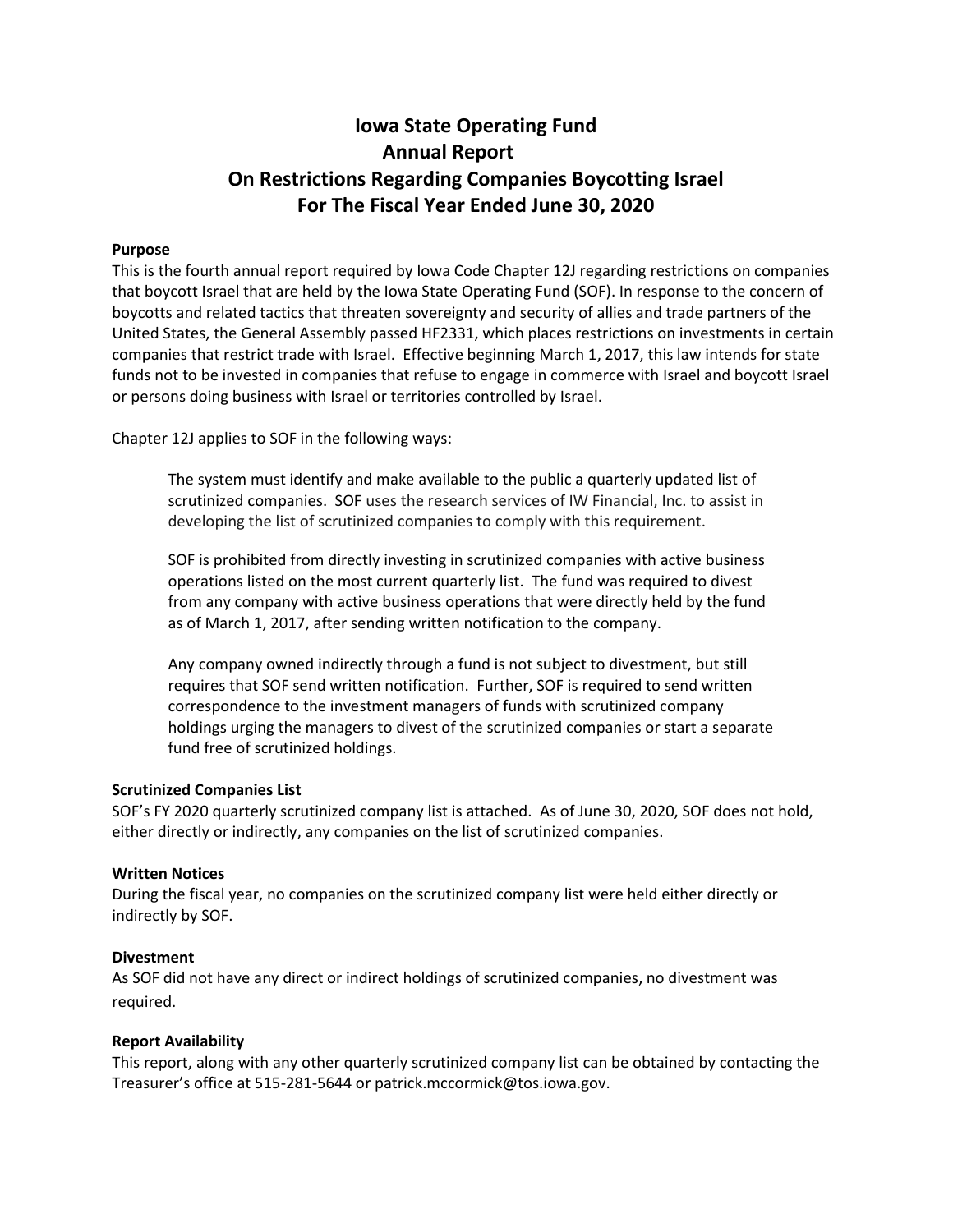# Iowa Judicial Retirement System Annual Report On Restrictions Regarding Companies Boycotting Israel For The Fiscal Year Ended June 30, 2020

### Purpose

This is the fourth annual report required by Iowa Code Chapter 12J regarding restrictions on companies that boycott Israel that are held by the Iowa Judicial Retirement System (JRS). In response to the concern of boycotts and related tactics that threaten sovereignty and security of allies and trade partners of the United States, the General Assembly passed HF2331, which places restrictions on investments in certain companies that restrict trade with Israel. Effective beginning March 1, 2017, this law intends for state funds not to be invested in companies that refuse to engage in commerce with Israel and boycott Israel or persons doing business with Israel or territories controlled by Israel.

Chapter 12J applies to JRS in the following ways:

The system must identify and make available to the public a quarterly updated list of scrutinized companies. JRS uses the research services of IW Financial, Inc. to assist in developing the list of scrutinized companies to comply with this requirement.

JRS is prohibited from directly investing in scrutinized companies with active business operations listed on the most current quarterly list. The fund was required to divest from any company with active business operations that were directly held by the fund as of March 1, 2017, after sending written notification to the company.

Any company owned indirectly through a fund is not subject to divestment, but still requires that JRS send written notification. Further, JRS is required to send written correspondence to the investment managers of funds with scrutinized company holdings urging the managers to divest of the scrutinized companies or start a separate fund free of scrutinized holdings.

#### Scrutinized Companies List

JRS' FY 2020 quarterly scrutinized company list is attached. As of June 30, 2020, JRS does not hold, either directly or indirectly, any companies on the list of scrutinized companies.

#### Written Notices

During the fiscal year, no companies on the scrutinized company list were held either directly or indirectly by JRS.

#### Divestment

As JRS did not have any direct or indirect holdings of scrutinized companies, no divestment was required.

#### Report Availability

This report, along with any other quarterly scrutinized company list can be obtained by contacting the Treasurer's office at 515-281-5644 or patrick.mccormick@tos.iowa.gov.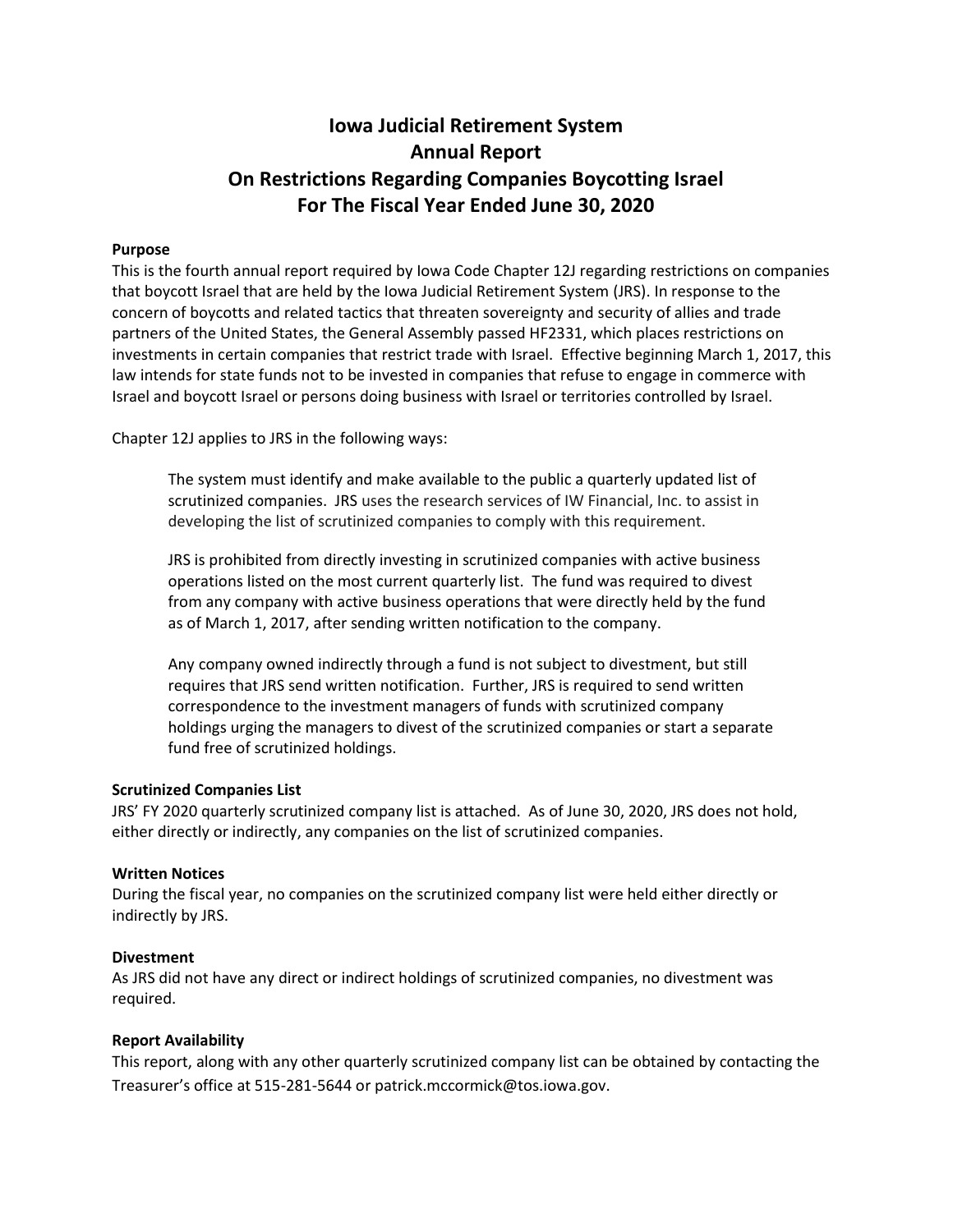# Iowa Peace Officers' Retirement, Accident and Disability System Annual Report On Restrictions Regarding Companies Boycotting Israel For The Fiscal Year Ended June 30, 2020

### Purpose

This is the fourth annual report required by Iowa Code Chapter 12J regarding restrictions on companies that boycott Israel that are held by the Iowa Peace Officers' Retirement, Accident and Disability System (PORS). In response to the concern of boycotts and related tactics that threaten sovereignty and security of allies and trade partners of the United States, the General Assembly passed HF2331, which places restrictions on investments in certain companies that restrict trade with Israel. Effective beginning March 1, 2017, this law intends for state funds not to be invested in companies that refuse to engage in commerce with Israel and boycott Israel or persons doing business with Israel or territories controlled by Israel.

Chapter 12J applies to PORS in the following ways:

The system must identify and make available to the public a quarterly updated list of scrutinized companies. PORS uses the research services of IW Financial, Inc. to assist in developing the list of scrutinized companies to comply with this requirement.

PORS is prohibited from directly investing in scrutinized companies with active business operations listed on the most current quarterly list. The fund was required to divest from any company with active business operations that were directly held by the fund as of March 1, 2017, after sending written notification to the company.

Any company owned indirectly through a fund is not subject to divestment, but still requires that PORS send written notification. Further, PORS is required to send written correspondence to the investment managers of funds with scrutinized company holdings urging the managers to divest of the scrutinized companies or start a separate fund free of scrutinized holdings.

#### Scrutinized Companies List

PORS' FY 2020 quarterly scrutinized company list is attached. As of June 30, 2020, PORS does not hold, either directly or indirectly, any companies on the list of scrutinized companies.

#### Written Notices

During the fiscal year, no companies on the scrutinized company list were held either directly or indirectly by PORS.

#### Divestment

As PORS did not have any direct or indirect holdings of scrutinized companies, no divestment was required.

#### Report Availability

This report, along with any other quarterly scrutinized company list can be obtained by contacting the Treasurer's office at 515-281-5644 or patrick.mccormick@tos.iowa.gov.